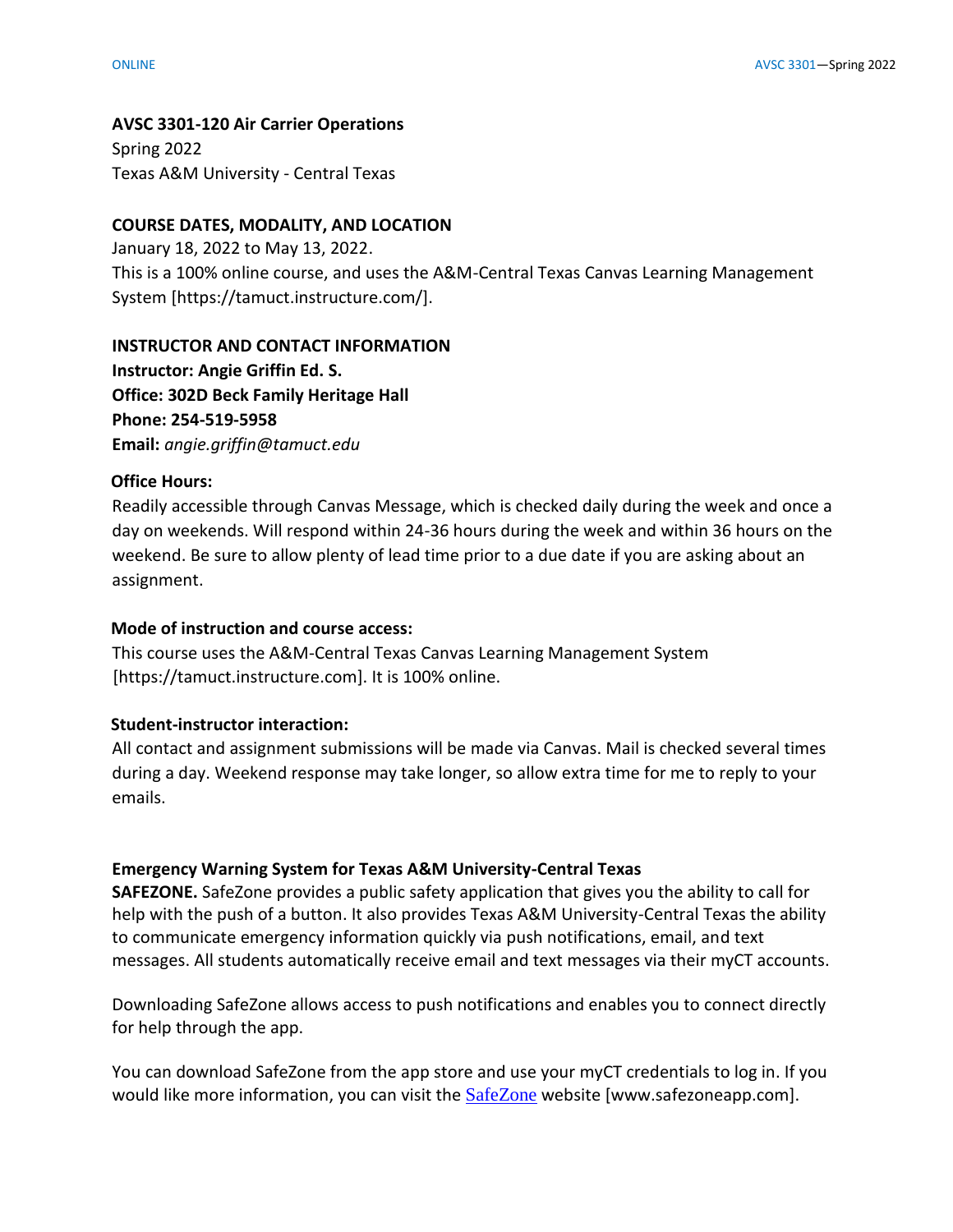To register SafeZone on your phone, please follow these 3 easy steps*:*

- Download the SafeZone App from your phone store using the link below:
	- [iPhone/iPad:](https://nam04.safelinks.protection.outlook.com/?url=https%3A%2F%2Fapps.apple.com%2Fapp%2Fsafezone%2Fid533054756&data=04%7C01%7Ccarson.pearce%40tamuct.edu%7C36042fab4fc7434c090008d9c3cb353b%7C9eed4e3000f744849ff193ad8005acec%7C0%7C0%7C637756100428183868%7CUnknown%7CTWFpbGZsb3d8eyJWIjoiMC4wLjAwMDAiLCJQIjoiV2luMzIiLCJBTiI6Ik1haWwiLCJXVCI6Mn0%3D%7C3000&sdata=vPQVTvekmuTQkNF6pF73JFVExrbMKfheHZ%2BjyIbHOvY%3D&reserved=0) [https://apps.apple.com/app/safezone/id533054756]
	- **[Android Phone / Tablet](https://nam04.safelinks.protection.outlook.com/?url=https%3A%2F%2Fplay.google.com%2Fstore%2Fapps%2Fdetails%3Fid%3Dcom.criticalarc.safezoneapp&data=04%7C01%7Ccarson.pearce%40tamuct.edu%7C36042fab4fc7434c090008d9c3cb353b%7C9eed4e3000f744849ff193ad8005acec%7C0%7C0%7C637756100428183868%7CUnknown%7CTWFpbGZsb3d8eyJWIjoiMC4wLjAwMDAiLCJQIjoiV2luMzIiLCJBTiI6Ik1haWwiLCJXVCI6Mn0%3D%7C3000&sdata=HL5WG7P5ZCWthKyES6ag8naBQllFHtelfPV4m6jfPYg%3D&reserved=0)** [https://play.google.com/store/apps/details?id=com.criticalarc.saf ezoneapp]
- Launch the app and enter your myCT email address (e.g. [{name}@tamuct.edu\)](mailto:%7bname%7d@tamuct.edu)
- Complete your profile and accept the terms of service

# **COURSE INFORMATION**

# **Course Overview and description:**

Air Carrier Operations prepares the student with the background information necessary to pass the Airline Transport Pilot test. In addition, this course is designed to expand upon the Federal Aviation Regulations relating to various facets of the aviation industry, including airline operations, aircraft certification, air-worthiness standards and airport operations.

# **Course Objectives:**

Gain an in-depth understanding of the Airline Transport Pilot (ATP) test and the commercial aviation industry and associated federal regulations.

# **Student Learning Outcomes (SLO's):**

- 1. Apply mathematics, science, and applied science skills to accurately solve ATP practice test questions with a minimum 80% correct.
- 2. Analyze and interpret ATP practice test data provided to answer with minimum of 80% correct.
- 3. Recognize the need to uphold the moral and high character standards established by the FAA for all pilots.
- 4. Write a special projects ATP question review. This special project focuses on in-depth ATP question analysis, as it would be taught to a fellow student.
- 5. List FAA requirements for Airline Transport Pilot (ATP) certificate and describe the process to attain ATP certification

# **Competency Goals Statements (certification or standards)**

The course will be considered successfully completed when the student has demonstrated, through posted written assignments and exams that they have developed an increased knowledge the Airline Transport Pilot exam components and requirements and the concepts associated with the commercial aviation industry.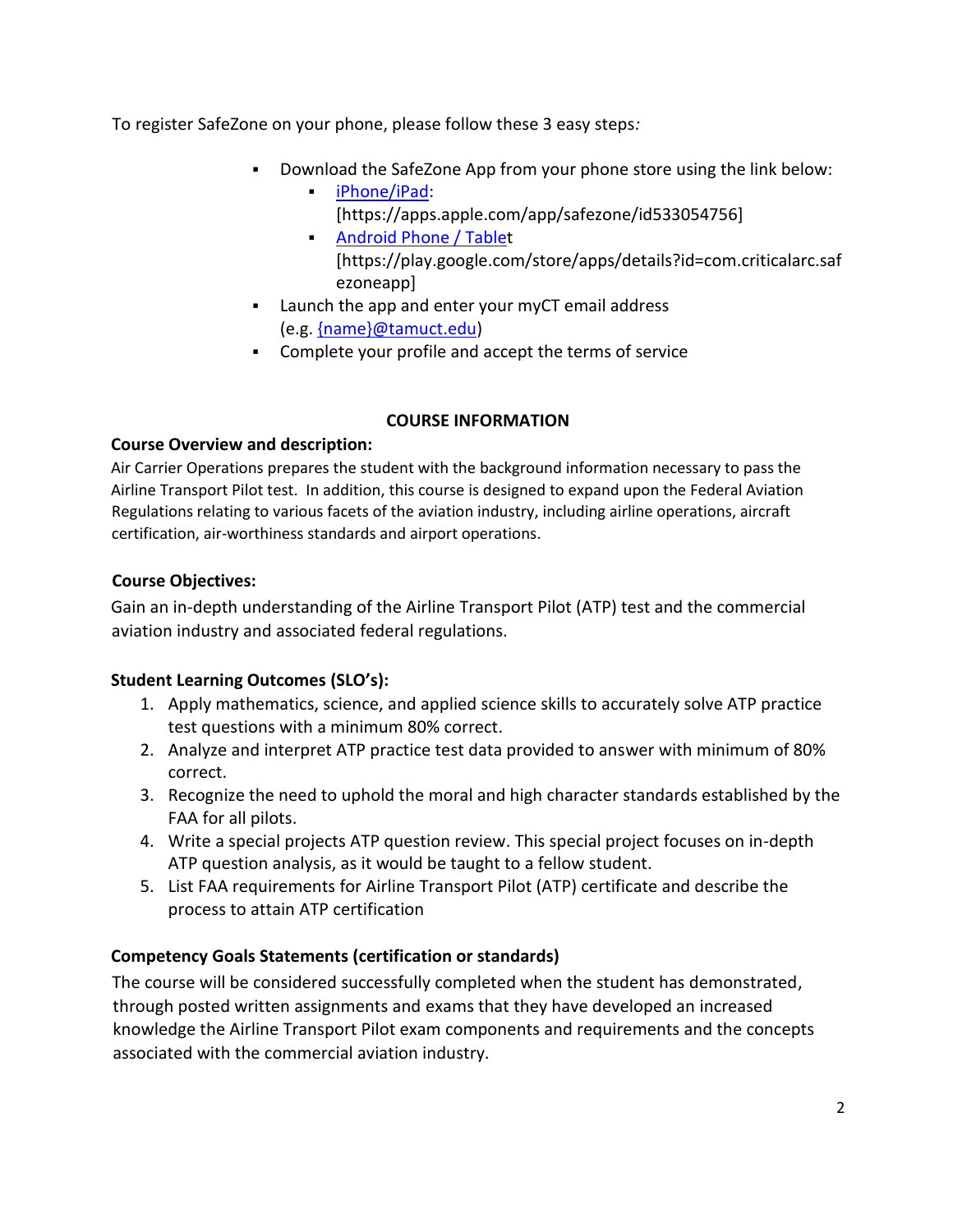# **Required Reading and Textbook(s):**

**Airline Transport Pilot Test Prep, 2022 Edition**  - ASA Test Prep Board ISBN 9781619546585

*Supplement to the ASA Test Prep guide*: **Airman Knowledge Testing Supplement for Airline Transport Pilot and Aircraft Dispatcher testing supplement (FAA-CT-8080-70)**

## **COURSE REQUIREMENTS/SPECIFICATIONS**

**Weekly Discussion Post:** – There will be one weekly discussion post to be submitted over topics presented by instructor. **Check in daily for instructor notes, updates and the posting of audio/video topics**. Posts will be graded for writing ability and original content. *Required two main paragraphs for your post, with a minimum of two hundred words. A minimum of 100 words in your well composed paragraph response to each of two classmate's post.* 

| <b>Points</b>          | 10                | 7                    | 3                 | 0           |
|------------------------|-------------------|----------------------|-------------------|-------------|
| <b>Quality of Post</b> | Appropriate       | Appropriate          | Responds, with    | No posting. |
|                        | comments; is      | comments and         | minimum effort.   |             |
|                        | thoughtful,       | responds             | Does not follow   |             |
|                        | reflective, and   | respectfully to      | APA format.       |             |
|                        | respectful of     | other's postings.    | Many errors in    |             |
|                        | other's postings. | <b>Follows APA</b>   | both mechanics    |             |
|                        | Proper citing of  | format with few      | and sentence      |             |
|                        | references and    | errors but           | structure. Very   |             |
|                        | APA style;        | sentence             | poorly written.   |             |
|                        | proper            | structure could      | Needs major       |             |
|                        | punctuation,      | be improved.         | overhaul. Posts   |             |
|                        | sentence          | <b>Editing would</b> | are less than 200 |             |
|                        | structure and     | improve the          | words and         |             |
|                        | spelling. No      | assignment.          | responses are     |             |
|                        | editing or        |                      | less than 100     |             |
|                        | revisions         |                      | words to          |             |
|                        | required.         |                      | classmates.       |             |
| <b>Relevance of</b>    | Posts positions   | Begins to            | Posts positions   | No posting. |
| <b>Post</b>            | related to        | address areas        | which do not      |             |
|                        | discussion topic; | that are             | relate to the     |             |
|                        | prompts further   | somewhat             | discussion        |             |
|                        | discussion of     | related to the       | content; makes    |             |

## **AVSC 3301 Discussion Post Rubric**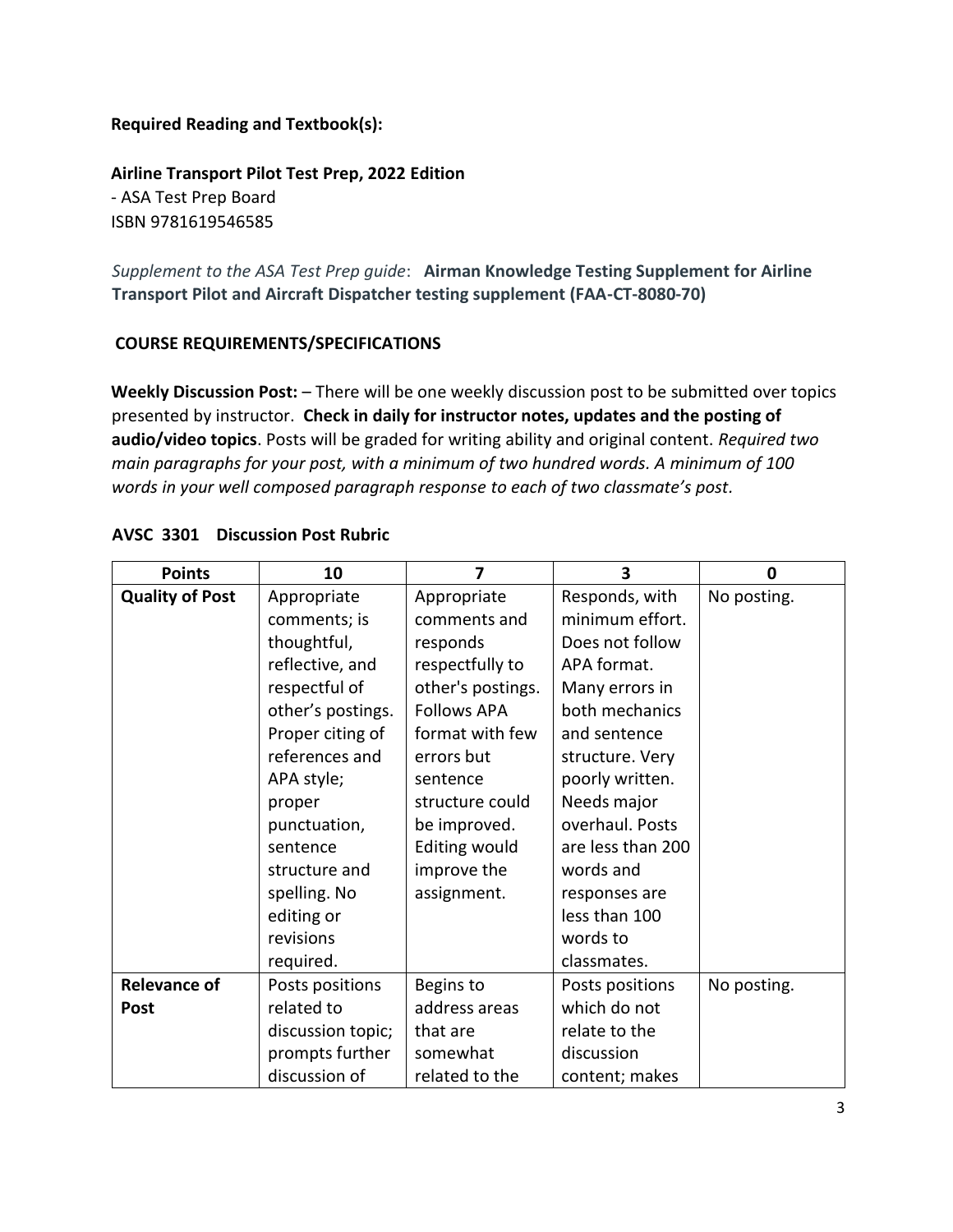|                        | topic. Takes     | discussion         | short or       |                 |
|------------------------|------------------|--------------------|----------------|-----------------|
|                        | clear position   | content.           | irrelevant     |                 |
|                        | that captures    | Position, and      | remarks. Off-  |                 |
|                        | the issue.       | argument for       | topic.         |                 |
|                        | Supports         | that position is   |                |                 |
|                        | position with    | plausible, but     |                |                 |
|                        | well-articulated | not totally clear. |                |                 |
|                        | arguments.       |                    |                |                 |
| <b>Contribution to</b> | Aware of needs   | Attempts to        | Does not make  | No feedback     |
| the Learning           | of community;    | direct the         | effort to      | provided to     |
| Community              | attempts to      | discussion and     | participate in | fellow student. |
|                        | motivate the     | to present         | the learning   |                 |
|                        | group            | relevant           | community with |                 |
|                        | discussion;      | viewpoints.        | relevancy;     |                 |
|                        | presents         | Concepts           | position,      |                 |
|                        | creative         | integrate          | concepts, and  |                 |
|                        | approaches to    | partially, but not | responses are  |                 |
|                        | topic.           | completely.        | vague.         |                 |

**Exams** – There are two exams in this course, a Mid-Term and a Final.

**Special Project:** The Airline Transport Pilot special project is designed to engage your writing and organizational/critical thinking skills in order to produce a self-designed written test utilizing the materials found in your ASA guide. This is the equivalent of a term paper.

# **AVSC 3301 Airline Transport Pilot Special Project Rubric:**

| A list of 24 questions.                                                                      | Questions represent an<br>adequate sample of the<br>content found in the chapter,<br>are not sequential, and cover<br>a broad range of topics.                                   | Total value: 24 points |
|----------------------------------------------------------------------------------------------|----------------------------------------------------------------------------------------------------------------------------------------------------------------------------------|------------------------|
| An explanation of the reason<br>for the question from a<br>regulatory guidance<br>viewpoint. | Cited FAA or other regulatory<br>guidance is given with an<br>explanation as to the "why or<br>how" the regulatory agency<br>believed it necessary to have<br>such a regulation. | Total value: 24 points |
| Three questions that have<br>chart or graph use explained.                                   | Utilizing the Airman<br><b>Knowledge Testing</b><br><b>Supplement for Airline</b>                                                                                                | Total value: 24 points |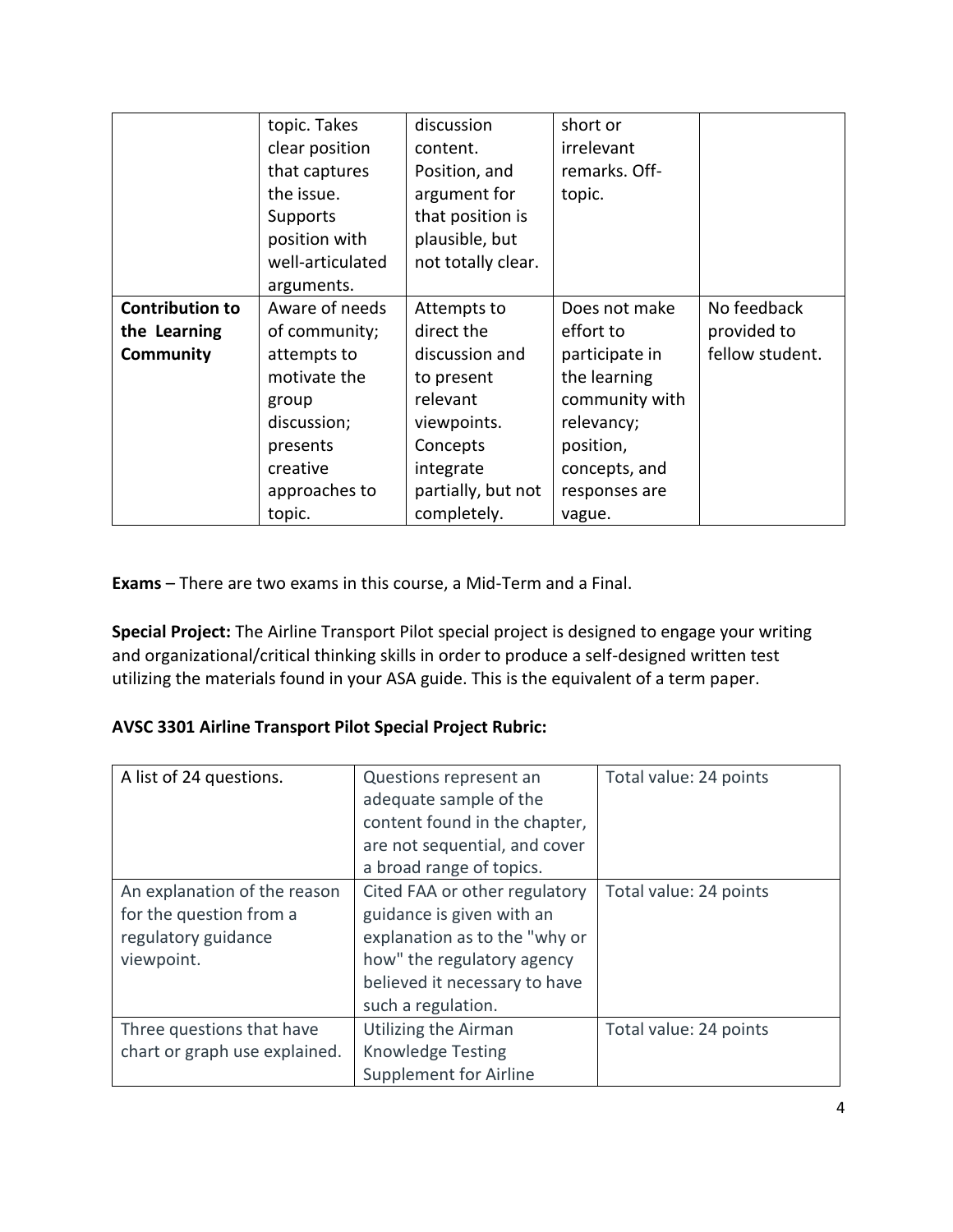|                               | <b>Transport Pilot and Aircraft</b> |                        |
|-------------------------------|-------------------------------------|------------------------|
|                               | Dispatcher testing                  |                        |
|                               | supplement (FAA-CT-8080-            |                        |
|                               | 70), give a clear explanation       |                        |
|                               | on how to use the chart to          |                        |
|                               | find the correct answer to          |                        |
|                               | the question given.                 |                        |
| For all questions, an         | Reference and cite APA style,       | Total value: 24 points |
| explanation of how the        | the impact of the question          |                        |
| answer impacts aviation       | and how it may affect               |                        |
| safety, aeronautical decision | aviation safety, aeronautical       |                        |
| making, or other operational  | decision making, or any other       |                        |
| concerns.                     | operational concerns.               |                        |
| Style                         | Neatness and clarity in             | Total value: 4 point   |
|                               | presentation of questions.          |                        |

## **Grading Criteria Rubric and Conversion**

| ATP Special Project (100 points):            | 20% (SLO 4)         |
|----------------------------------------------|---------------------|
| Weekly Module Discussions (100 points each): | 40% (SLO's 1,2,3,5) |
| Mid-Term Exam (50 points):                   | 20% (SLO's 1,2,3,5) |
| Final Exam (80 points):                      | 20% (SLO's 1,2,3,5) |
| Total:                                       | 100%                |

# **Grading scheme**

- A 4.00 (90 +) Achievement that is outstanding relative to the level necessary to meet course requirements.
- B 3.00 (80-89%) Achievement that is significantly above the level necessary to meet course requirements.
- C 2.00 (70–79%) Achievement that meets the course requirements in every respect.
- D 1.00 (60–69%) Achievement that is worthy of credit even though it fails to meet fully course requirements.
- F 0.00 (<60%) Represents failure and signifies that the work was either (1) completed but at a level of achievement that is not worthy of credit or (2) was not completed and there was no agreement between the instructor and the student that the student would be awarded an "I" (incomplete).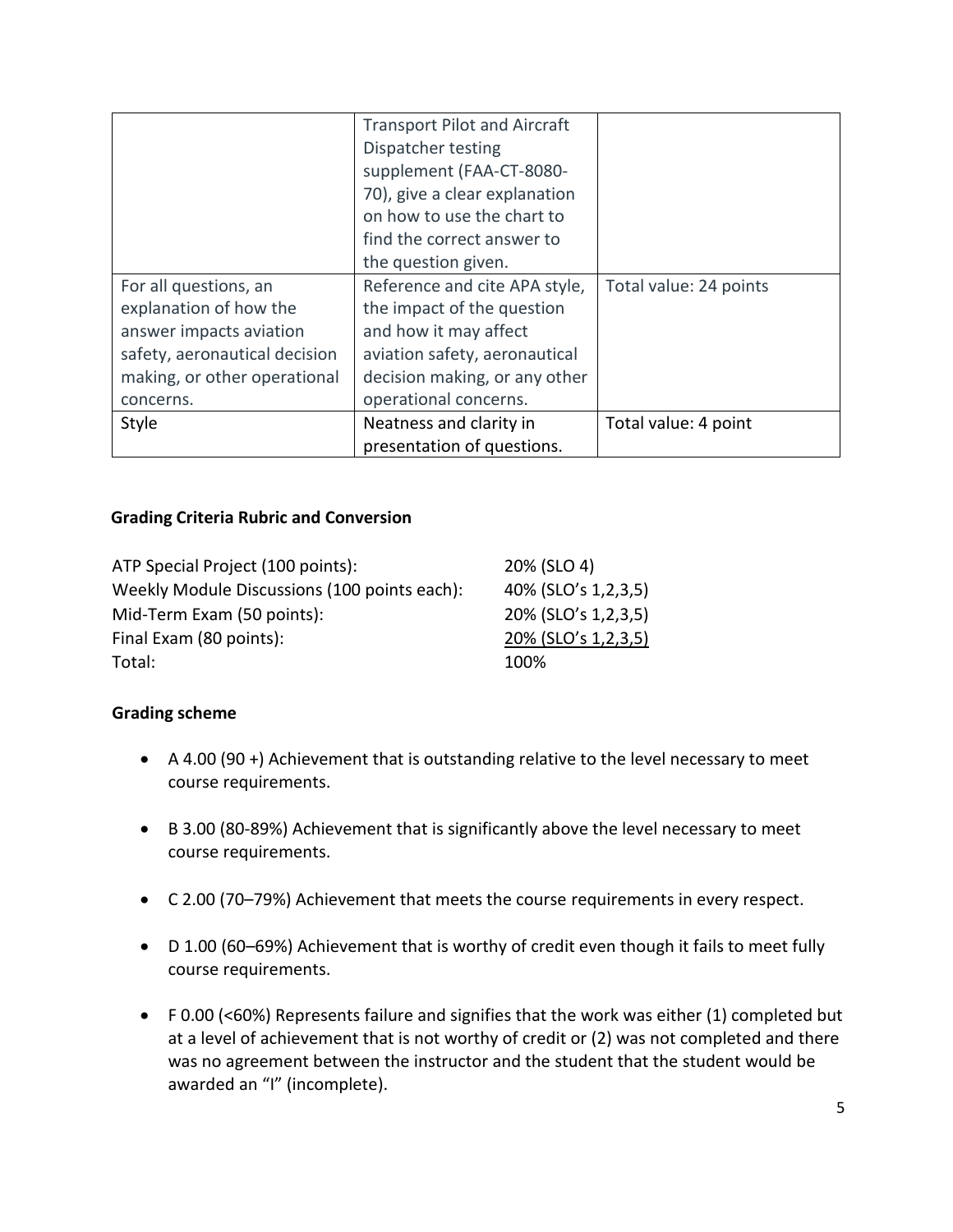"I" (Incomplete). The "I" shall be assigned at the discretion of the instructor when, due to extraordinary circumstances, the student was prevented from completing the work of the course on time. The assignment of an "I" requires a written agreement between the instructor and student specifying the time and manner in which the student will complete the course requirements. In no event may any such written agreement allow a period of longer than one year to complete the course requirements. For graduate and professional students, an "I" is to remain on the transcript until changed by the instructor or department. For all other students, work to make up an "I" must be submitted within one year of the last day of final examinations of the term in which the "I" was given; if not submitted by that time, then the "I" will automatically change to an F. To obtain an incomplete you must have been doing passing work in the course.

## **Posting of Grades:**

- *All student grades should be posted using the Canvas Grade book and students should monitor their grade status through this tool.*
- *The instructor will return projects as soon as possible.*

## **Suggested Course Materials:**

**Airline Transport Pilot Test Prep, 2021 Edition**  - ASA Test Prep Board ISBN 9781619546585

*Supplement to the ASA Test Prep guide*: **Airman Knowledge Testing Supplement for Airline Transport Pilot and Aircraft Dispatcher testing supplement (FAA-CT-8080-70)**

**VIDEO LINKS:** There are posted video links throughout your weekly course modules. They correspond both directly and indirectly with the readings in your textbook and will bring to life the many aspects of aviation security.

## **GRADING POLICIES**

**Individual Performance:** It is vital that you are active in the course and complete all work in a professional fashion. One of the biggest issues with student success in online courses is simply not submitting work on time. You are expected to read the chapters as assigned in the syllabus as well as read or view any supplemental resources that may be found in the Module content folders for that period.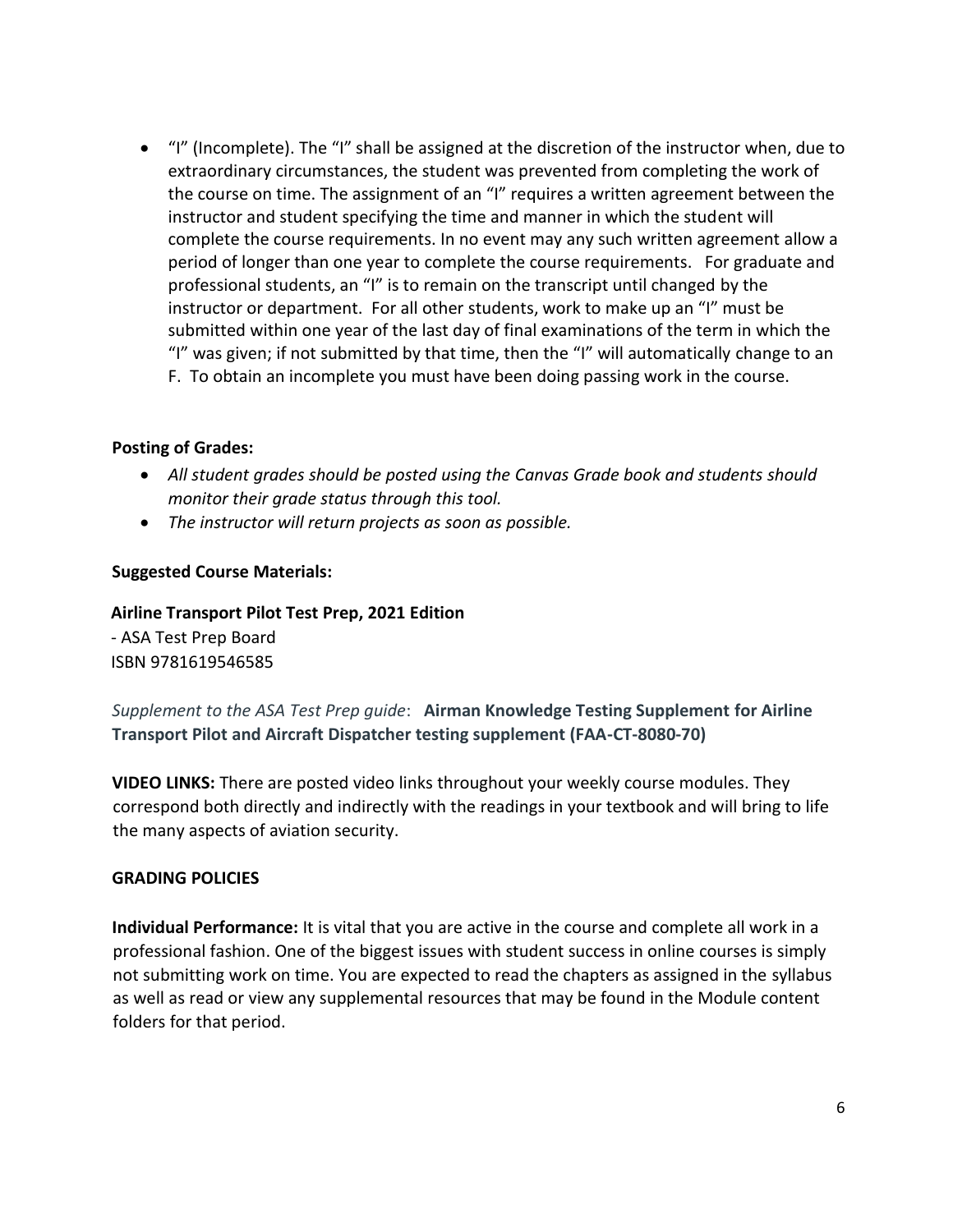**Quality Work:** All work submitted for grading shall be of upper level quality: Depth of analysis, grammatical structure, etc.

**Identifying Submissions:** Submissions must clearly identify the student, course, and the title of the assignment (Last Name, Course Name, and Assignment) or (Smith GBK301 Essay1).

**Written Assignment Requirements:** Submissions will be in accordance with The Publication Manual of the American Psychological Association, 7th Ed. All written work must be submitted utilizing Microsoft Word in either a .doc or .docx format. **Students whose assignment includes plagiarism will receive a 0 on the assignment and possible referral to Student Affairs**. However, I reserve the right to reduce the penalty if I believe plagiarism was unintentional or very minor in impact.

**Due Dates and Late Submissions:** The assignment instructions and deadlines are clearly laid out in the syllabus. Your assignments are fairly involved, so please stay ahead and stay engaged with the material. As such, it is expected that all work will be submitted on time, as timeliness is an important aspect of professional communications and behavior. If you encounter an issue, please let me know as soon as possible. *Ask for an extension as soon as you see you may need one***.** It is much easier to discuss issues before due dates rather than after. Late work is not accepted.

**Changes to Syllabus:** This syllabus serves as an instructional and study planning document. Although every effort will be made to maintain the schedule and activities presented herein, it may become necessary during the course of the semester to make changes to the syllabus. In such events, changes will be announced and students will receive written notice as soon as possible.

# **COURSE OUTLINE AND CALENDAR**

The course is a 16 week course. Each week will have a corresponding module. Please see Canvas for assignment due dates.

## **Module 1: January 18-23: Introduction to Course, Canvas, Instructor and Syllabus**

- Crew Resource Management (CRM) and Safety Management System (SMS) Review (SLO's 1,3)
- Discussion Board #1: Personal Introductions

#### **Module 2: January 24-30: Professionalism, NTSB Accident Review**

Discussion Board #2: Pinnacle 3701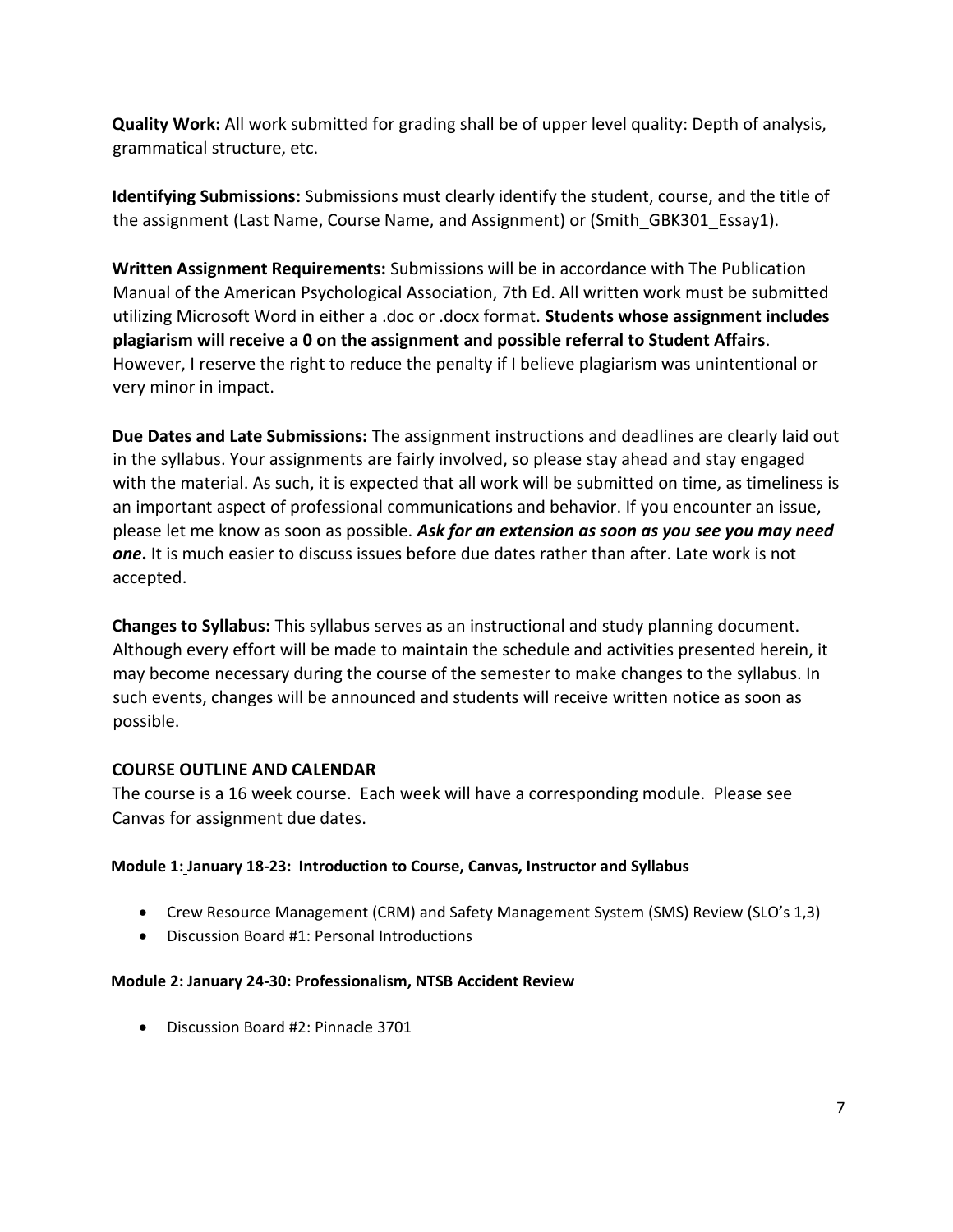## **Module 3: January 31 – February 06: The Federal Aviation Administrations and Pilot Certification**

- Discussion Board #3: Airline Operations Current Event
- ATP Test Prep Book, read and complete CH. 1, pages 1-3 through 1-35.

#### **Module 4: February 07-13: FAA Regulations; the National Transportation Safety Board, ASRS, ASAP**

- Discussion Board #4: Airline Interview Prep question
- ATP Test Prep Book, read and complete CH. 1, pages 1-36 through 1-68

#### **Module 5: February 14-20: Airlines in the United States**

- Discussion Board #5: Airline review
- ATP Test Prep Book, read and complete CH. 1, pages 1-69 through 1-92

#### **Module 6: February 21-27: Equipment, Navigation and Facilities**

- Discussion Board #6: YouTube video link to a modern day "glass cockpit" Primary Flight
- Display ATP Test Prep Book, read and complete CH. 2, pages 2-1 through 2-29

## **Module 7: February 28 –March 06: Navigation, Airport and Approach Lighting Systems, Runway Incursions**

- Discussion Board #7: two-page APA formatted discussion post on a runway incursion near-miss or accident.
- ATP Test Prep Book, read and complete CH. 2, pages 2-29 to 2-54.

#### **Module 8: March 07-13: Aerodynamics**

- Discussion Board #8: Aerodynamics in airline operations
- ATP Test Prep Book, review CH 1, 2, and 3 for your midterm next week.

#### **NOTE: March 14-20 is Spring Break**

#### **Module 9: March 21-27: Mid-Term Exam and Turbine Engine Performance**

- Discussion Board #9: How does engine technology drive aviation advancements?
- ATP Test Prep Book, read and complete CH. 4, pages 4-1 through 4-24

#### **Module 10: March 28 – April 03: ATP Special Project Review and FAA Advisory Circulars**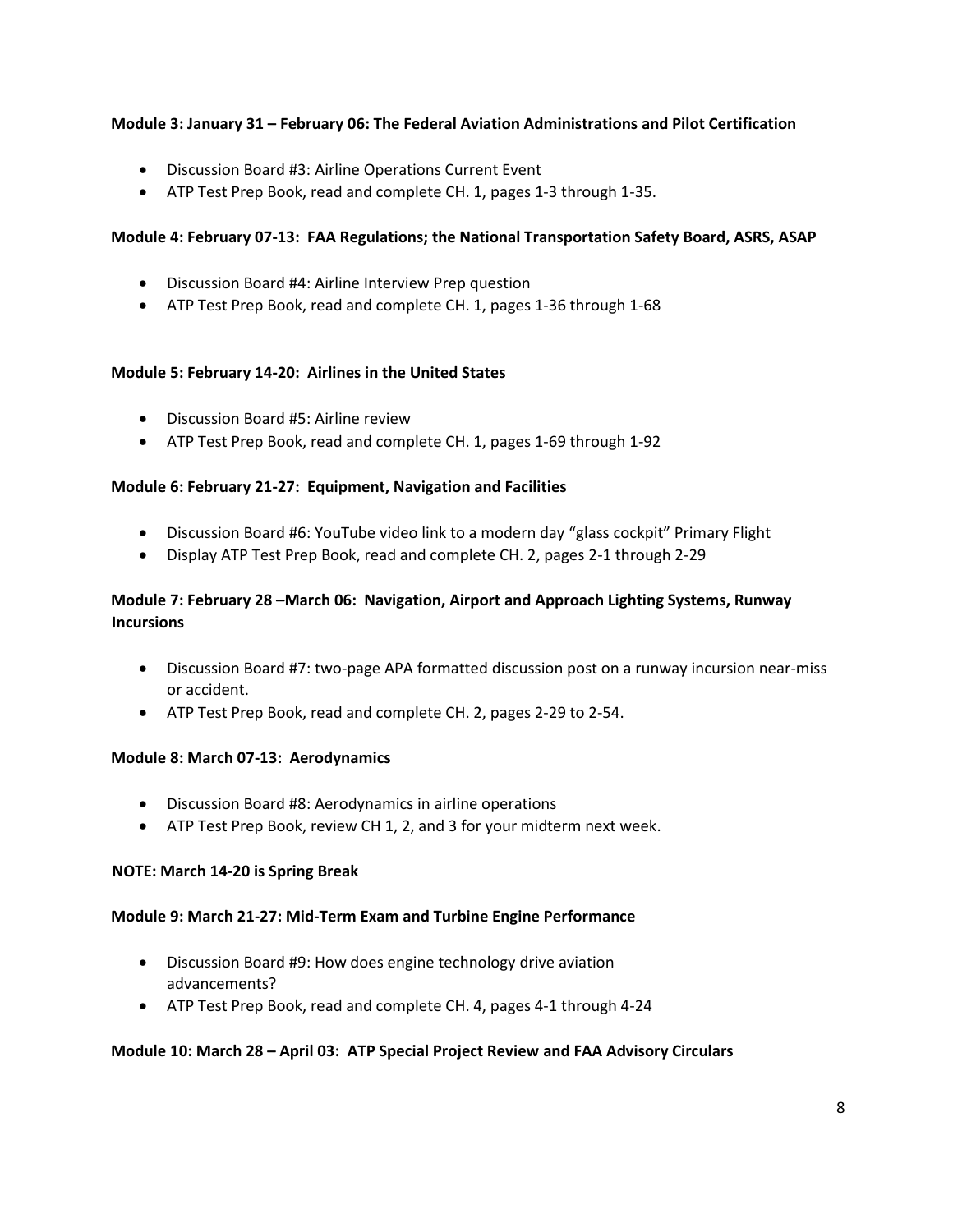- Discussion Board #10: Airline Transport Pilot Special Project review.
- ATP Test Prep Book, read and complete CH. 4, pages 4-25 through 4-58

## **Module 11: April 04 – 10: Efficient, Effective, Safe and Legal Airline Operations**

- Discussion Board #11: Airline operations efficiencies
- ATP Test Prep Book, read and complete CH. 4, pages 4-59 to end of CH. 4

### **Module 12: April 11-17: Weight and Balance**

- Discussion Board #12: Multi-media link to aircraft weight and balance mishap.
- ATP Test Prep Book, read and complete CH. 5 (except helicopter operations)

#### **Module 13: April 18-24: Flight Operations, National Airspace System, and Instrument Approaches**

- Discussion Board #13: Find the closest airport to you, pick three NOTAMSs, list the NOTAMS and explain the NOTAM and why you think it is listed as a NOTAM.
- ATP Test Prep Book: CH 6 read and complete pages 6-1 to 6-37

### **Module 14: April 25-May 01: Communications, Emergencies and Flight Physiology**

- Discussion Board #14: Post your research on an airline emergency that occurred on landing.
- ATP Test Prep Book: CH 6 read and complete pages 6-38 to end of CH 6. CH 7 read and complete entire chapter.
- \*Reminder Airline Transport Pilot Project is due by May 14.

#### **Module 15: May 02-08: Meteorology and Weather Services**

- Discussion Board #15: Post a recap of an airline operation that was affected by a weather event. Explain if the event was handled correctly and if there were any 'lessons learned'.
- ATP Test Prep Book: CH 8 read and complete entire chapter.
- Review Chapters 1-8 for Final Exam next week.

#### **Module 16: May 09-13: Semester Wrap-up and Final Exam**

- Discussion Board #16: Airline marketing video link and post.
- Final Exam
- Airline Transport Pilot Project due.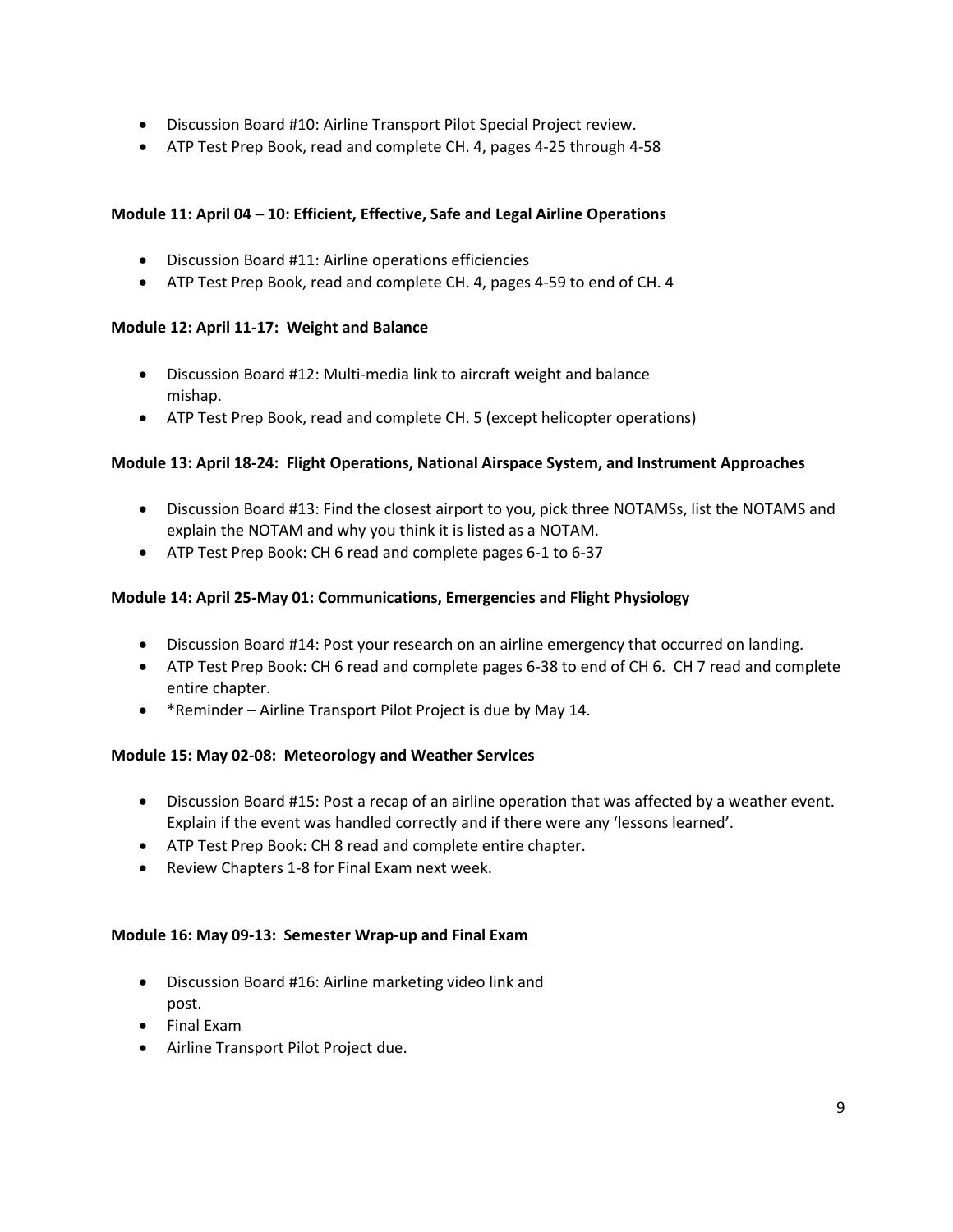## **Important University Dates**

| January 18, 2022  | <b>Classes Begin for Spring Semester</b>                                   |
|-------------------|----------------------------------------------------------------------------|
| February 2, 2022  | Deadline to Drop 16-Week Classes with No Record                            |
| March 14-18, 2022 | Spring Break (NO Classes - Administrative Offices Open)                    |
| April 4, 2022     | <b>Registration Opens for Summer Semester</b>                              |
| April 8, 2022     | Deadline to Drop 16-Week Classes with a Quit (Q) or Withdraw (W)           |
| May 13, 2022      | Deadline to Withdraw from the University for 16- and Second 8-Week Classes |
| May 13, 2022      | <b>Spring Semester Ends</b>                                                |
| May 14, 2022      | Spring 2022 Commencement at Bell County Expo 7 PM                          |

# **Technology Requirements**

This course will use the A&M-Central Texas Instructure Canvas learning management system. We strongly recommend the latest versions of Chrome or Firefox browsers. Canvas no longer supports any version of Internet Explorer.

Logon to A&M-Central Texas Canvas [https://tamuct.instructure.com/] or access Canvas through the TAMUCT Online link in myCT [https://tamuct.onecampus.com/]. You will log in through our Microsoft portal.

Username: Your MyCT email address. Password: Your MyCT password

# **Canvas Support**

Use the Canvas Help link, located at the bottom of the left-hand menu, for issues with Canvas. You can select "Chat with Canvas Support," submit a support request through "Report a Problem," or call the Canvas support line: 1-844-757-0953. For issues related to course content and requirements, contact your instructor.

# **Online Proctored Testing**

A&M-Central Texas uses Proctorio for online identity verification and proctored testing. This service is provided at no direct cost to students. If the course requires identity verification or proctored testing, the technology requirements are: Any computer meeting the minimum computing requirements, plus web camera, speaker, and microphone (or headset). Proctorio also requires the Chrome web browser with their custom plug in.

## **Other Technology Support**

For log-in problems, students should contact Help Desk Central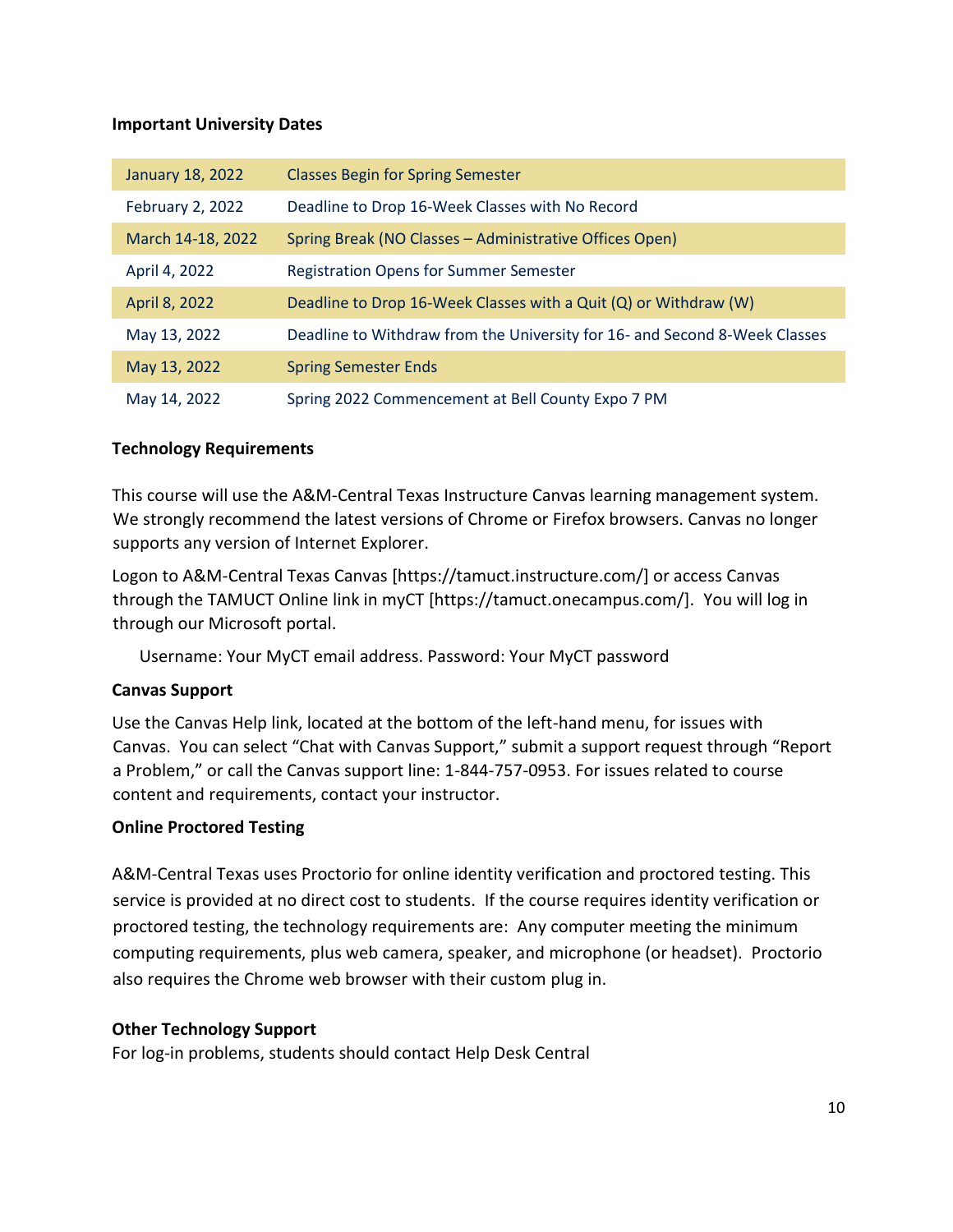24 hours a day, 7 days a week

Email: [helpdesk@tamu.edu](mailto:helpdesk@tamu.edu) Phone: (254) 519-5466 [Web Chat:](http://hdc.tamu.edu/) [http://hdc.tamu.edu] *Please let the support technician know you are an A&M-Central Texas student.*

## **UNIVERSITY RESOURCES, PROCEDURES, AND GUIDELINES**

## **Drop Policy**

If you discover that you need to drop this class, you must complete the [Drop Request](https://dynamicforms.ngwebsolutions.com/casAuthentication.ashx?InstID=eaed95b9-f2be-45f3-a37d-46928168bc10&targetUrl=https%3A%2F%2Fdynamicforms.ngwebsolutions.com%2FSubmit%2FForm%2FStart%2F53b8369e-0502-4f36-be43-f02a4202f612) Dynamic Form through Warrior Web.

[https://dynamicforms.ngwebsolutions.com/casAuthentication.ashx?InstID=eaed95b9-f2be-45f3-a37d-

46928168bc10&targetUrl=https%3A%2F%2Fdynamicforms.ngwebsolutions.com%2FSubmit%2F Form%2FStart%2F53b8369e-0502-4f36-be43-f02a4202f612].

Faculty cannot drop students; this is always the responsibility of the student. The Registrar's Office will provide a deadline on the Academic Calendar for which the form must be completed. Once you submit the completed form to the Registrar's Office, you must go into Warrior Web and confirm that you are no longer enrolled. If you still show as enrolled, FOLLOW-UP with the Registrar's Office immediately. You are to attend class until the procedure is complete to avoid penalty for absence. Should you miss the drop deadline or fail to follow the procedure, you will receive an F in the course, which may affect your financial aid and/or VA educational benefits.

## **Academic Integrity**

Texas A&M University -Central Texas values the integrity of the academic enterprise and strives for the highest standards of academic conduct. A&M-Central Texas expects its students, faculty, and staff to support the adherence to high standards of personal and scholarly conduct to preserve the honor and integrity of the creative community. Academic integrity is defined as a commitment to honesty, trust, fairness, respect, and responsibility. Any deviation by students from this expectation may result in a failing grade for the assignment and potentially a failing grade for the course. Academic misconduct is any act that improperly affects a true and honest evaluation of a student's academic performance and includes, but is not limited to, cheating on an examination or other academic work, plagiarism and improper citation of sources, using another student's work, collusion, and the abuse of resource materials. All academic misconduct concerns will be reported to the university's Office of Student Conduct. Ignorance of the university's standards and expectations is never an excuse to act with a lack of integrity. When in doubt on collaboration, citation, or any issue, please contact your instructor before taking a course of action.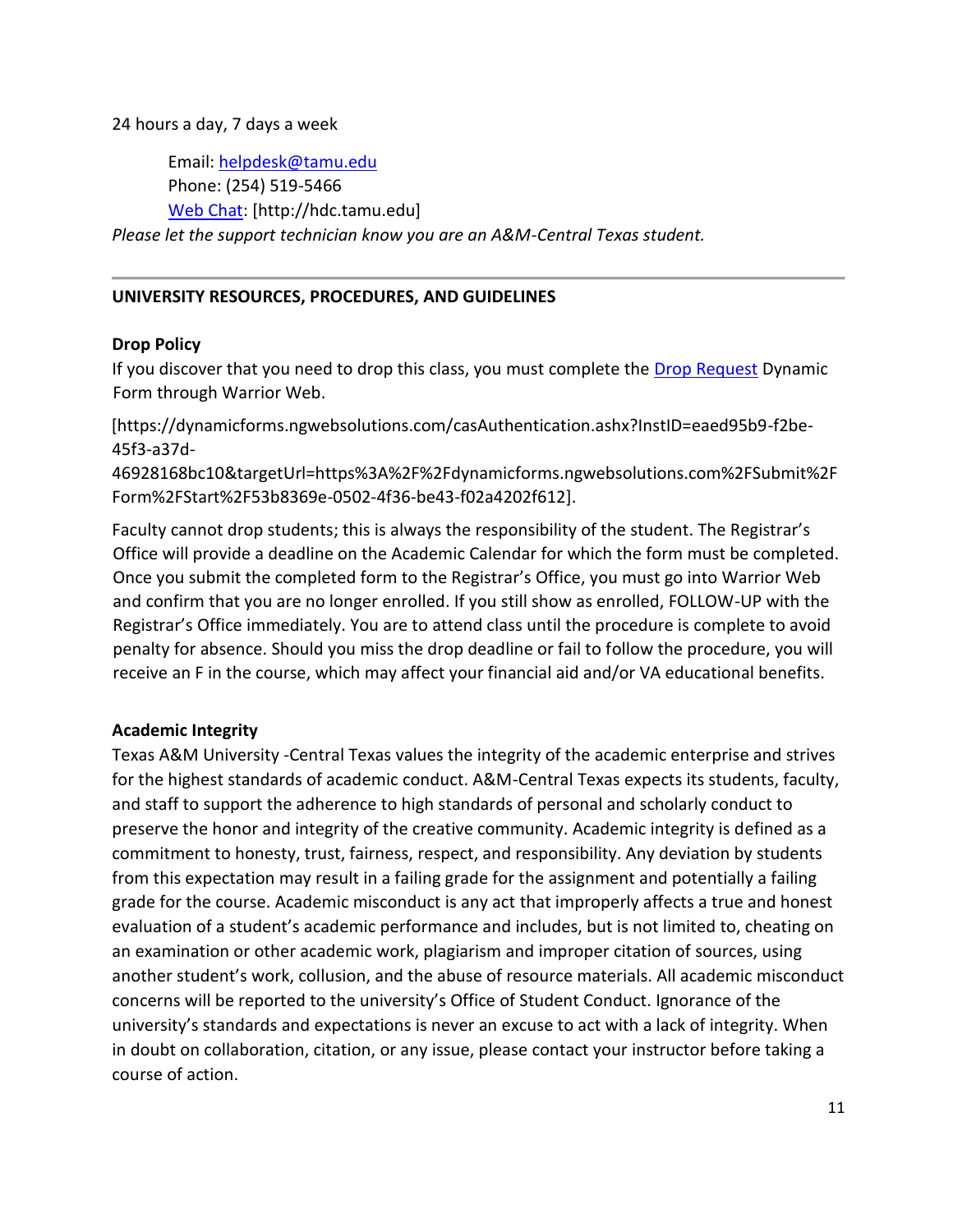For more [information regarding the Student Conduct process,](https://www.tamuct.edu/student-affairs/student-conduct.html) [https://www.tamuct.edu/student-affairs/student-conduct.html].

If you know of potential honor violations by other students, you may [submit a report,](https://cm.maxient.com/reportingform.php?TAMUCentralTexas&layout_id=0) [https://cm.maxient.com/reportingform.php?TAMUCentralTexas&layout\_id=0].

# **Academic Accommodations**

At Texas A&M University-Central Texas, we value an inclusive learning environment where every student has an equal chance to succeed and has the right to a barrier-free education. The Office of Access and Inclusion is responsible for ensuring that students with a disability receive equal access to the university's programs, services and activities. If you believe you have a disability requiring reasonable accommodations please contact the Office of Access and Inclusion, WH-212; or call (254) 501-5836. Any information you provide is private and confidential and will be treated as such.

For more information please visit our **Access & Inclusion** Canvas page (log-in required) [https://tamuct.instructure.com/courses/717]

# **Important information for Pregnant and/or Parenting Students**

Texas A&M University-Central Texas supports students who are pregnant and/or parenting. In accordance with requirements of Title IX and related guidance from US Department of Education's Office of Civil Rights, the Dean of Student Affairs' Office can assist students who are pregnant and/or parenting in seeking accommodations related to pregnancy and/or parenting. Students should seek out assistance as early in the pregnancy as possible. For more information, please visit **Student Affairs** [https://www.tamuct.edu/student-affairs/index.html]. Students may also contact the institution's Title IX Coordinator. If you would like to read more about these [requirements and guidelines](http://www2.ed.gov/about/offices/list/ocr/docs/pregnancy.pdf) online, please visit the website [http://www2.ed.gov/about/offices/list/ocr/docs/pregnancy.pdf].

Title IX of the Education Amendments Act of 1972 prohibits discrimination on the basis of sex and gender–including pregnancy, parenting, and all related conditions. A&M-Central Texas is able to provide flexible and individualized reasonable accommodation to pregnant and parenting students. All pregnant and parenting students should contact the Associate Dean in the Division of Student Affairs at (254) 501-5909 to seek out assistance. Students may also contact the University's Title IX Coordinator.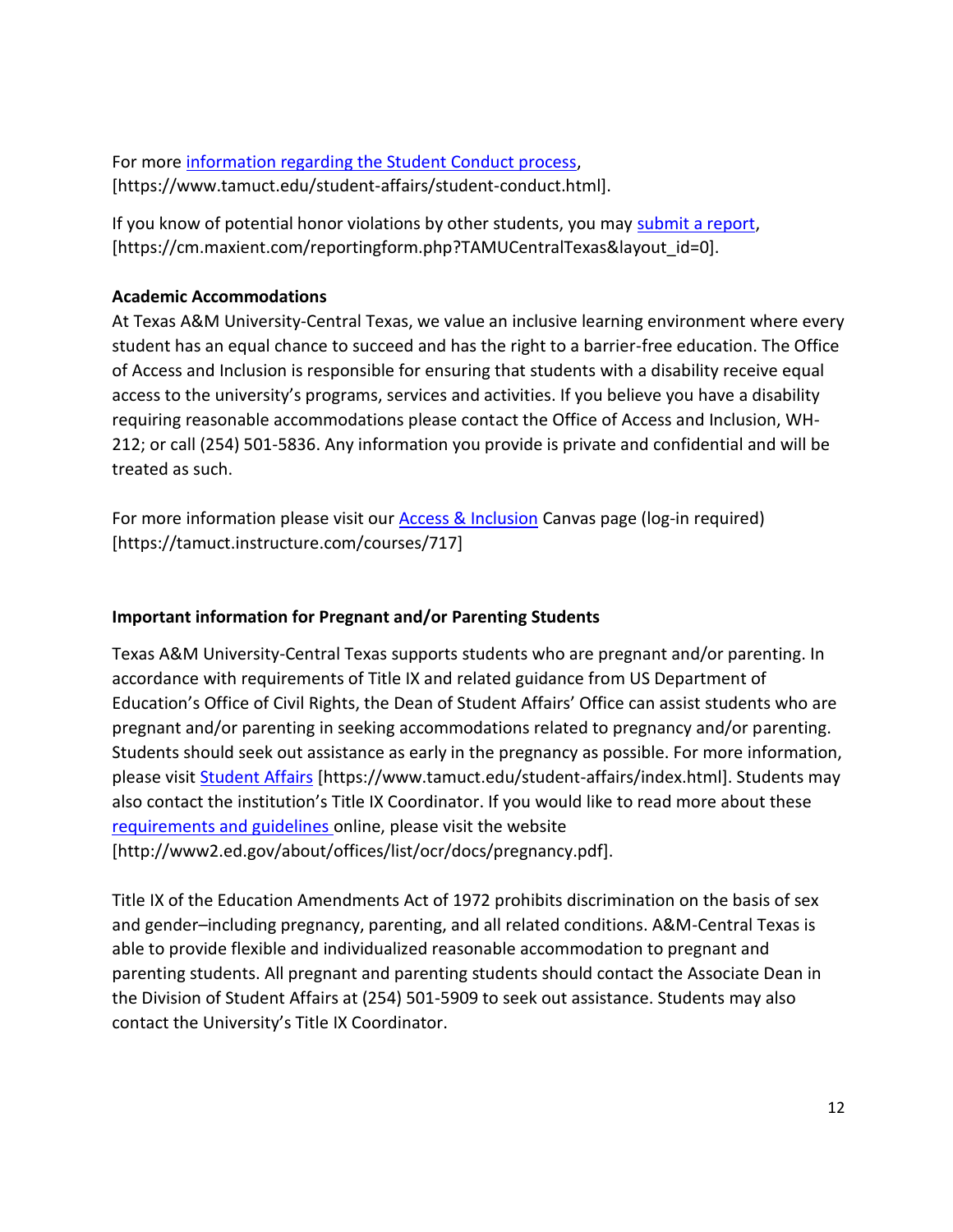# **Tutoring**

Tutoring is available to all A&M-Central Texas students, both virtually and in-person. Student success coaching is available online upon request.

If you have a question, are interested in becoming a tutor, or in need of success coaching contact the Warrior Center for Student Success, Equity and Inclusion at (254) 501-5836, visit the Warrior Center at 212 Warrior Hall, or by emailing [WarriorCenter@tamuct.edu.](mailto:WarriorCenter@tamuct.edu)

To schedule tutoring sessions and view tutor availability, please visit Tutor Matching Services (Links to an [external](https://tutormatchingservice.com/TAMUCT) site.) [https://tutormatchingservice.com/TAMUCT] or visit the Tutoring Center in 111 Warrior Hall.

Chat live with a remote tutor 24/7 for almost any subject from on your computer! Tutor.com is an online tutoring platform that enables A&M-Central Texas students to log in and receive online tutoring support at no additional cost. This tool provides tutoring in over 40 subject areas except writing support. Access Tutor.com through Canvas.

# **University Writing Center**

University Writing Center: Located in Warrior Hall 416, the University Writing Center (UWC) at Texas A&M University–Central Texas (A&M–Central Texas) is a free service open to all A&M– Central Texas students. For the Spring 2022 semester, the hours of operation are from 10:00 a.m.-5:00 p.m. Monday thru Thursday in Warrior Hall 416 (with online tutoring available every hour as well) with satellite hours available online only Monday thru Thursday from 6:00-9:00 p.m. and Saturday 12:00-3:00 p.m.

Tutors are prepared to help writers of all levels and abilities at any stage of the writing process. While tutors will not write, edit, or grade papers, they will assist students in developing more effective composing practices. By providing a practice audience for students' ideas and writing, our tutors highlight the ways in which they read and interpret students' texts, offering guidance and support throughout the various stages of the writing process. In addition, students may work independently in the UWC by checking out a laptop that runs the Microsoft Office suite and connects to WIFI, or by consulting our resources on writing, including all of the relevant style guides. Whether you need help brainstorming ideas, organizing an essay, proofreading, understanding proper citation practices, or just want a quiet place to work, the UWC is here to help!

Students may arrange a one-to-one session with a trained and experienced writing tutor by making an appointment via WCOnline at https://tamuct.mywconline.com/. In addition, you can email Dr. Bruce Bowles Jr. at bruce.bowles@tamuct.edu if you have any questions about the UWC, need any assistance with scheduling, or would like to schedule a recurring appointment with your favorite tutor by making an appointment via WCOnline at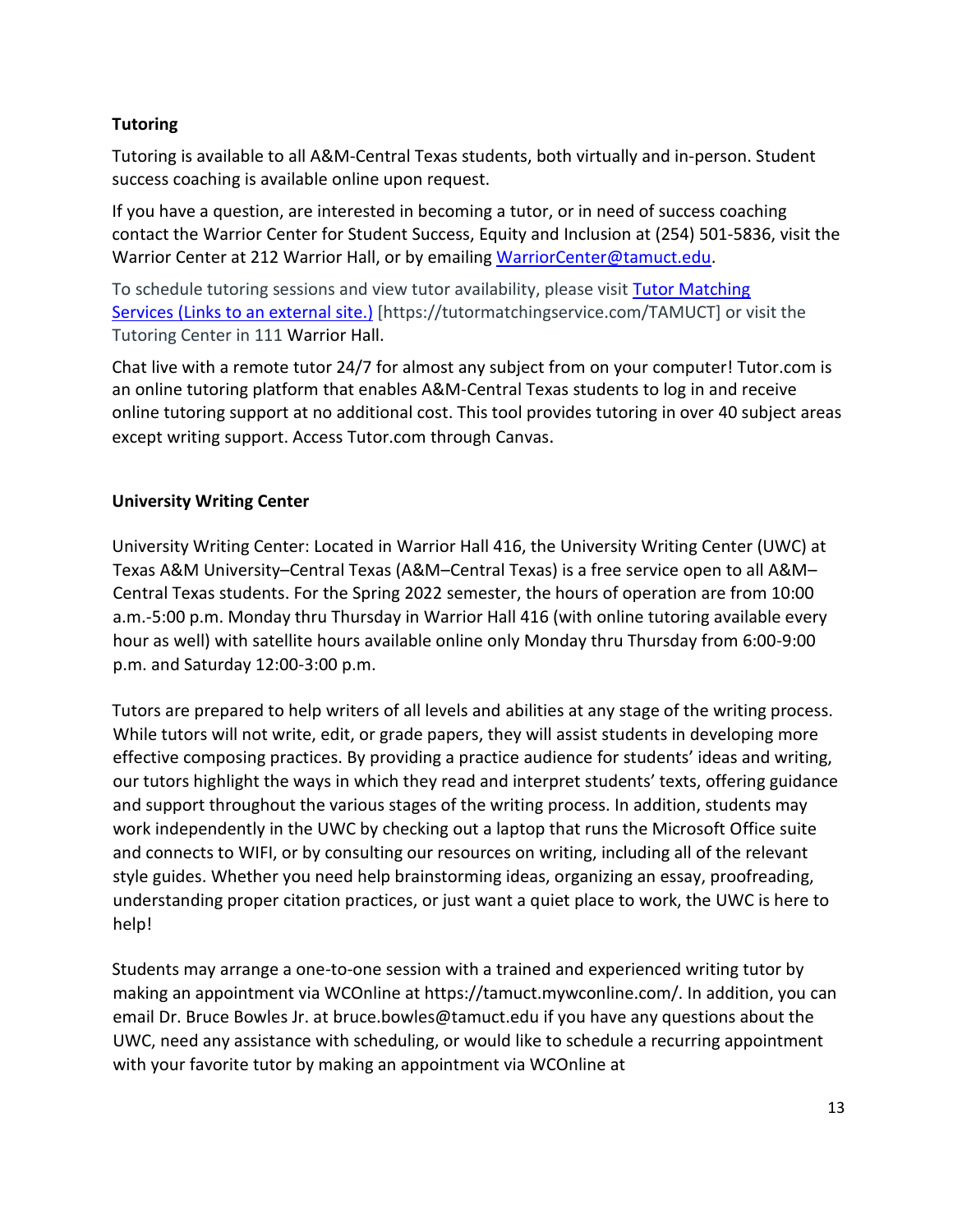https://tamuct.mywconline.com/. In addition, you can email Dr. Bruce Bowles Jr. at bruce.bowles@tamuct.edu if you have any questions about the UWC, need any assistance with scheduling, or would like to schedule a recurring appointment with your favorite tutor.

## **University Library**

The University Library provides many services in support of research across campus and at a distance. We offer over 200 electronic databases containing approximately 400,000 eBooks and 82,000 journals, in addition to the 96,000 items in our print collection, which can be mailed to students who live more than 50 miles from campus. Research guides for each subject taught at A&M-Central Texas are available through our website to help students navigate these resources. On campus, the library offers technology including cameras, laptops, microphones, webcams, and digital sound recorders.

Research assistance from a librarian is also available 24 hours a day through our online chat service, and at the reference desk when the library is open. Research sessions can be scheduled for more comprehensive assistance, and may take place virtually through WebEx, Microsoft Teams or in-person at the library. Schedule an [appointment](https://nam04.safelinks.protection.outlook.com/?url=https%3A%2F%2Ftamuct.libcal.com%2Fappointments%2F%3Fg%3D6956&data=04%7C01%7Clisa.bunkowski%40tamuct.edu%7Cde2c07d9f5804f09518008d9ab7ba6ff%7C9eed4e3000f744849ff193ad8005acec%7C0%7C0%7C637729369835011558%7CUnknown%7CTWFpbGZsb3d8eyJWIjoiMC4wLjAwMDAiLCJQIjoiV2luMzIiLCJBTiI6Ik1haWwiLCJXVCI6Mn0%3D%7C3000&sdata=KhtjgRSAw9aq%2FoBsB6wyu8b7PSuGN5EGPypzr3Ty2No%3D&reserved=0)

[here](https://nam04.safelinks.protection.outlook.com/?url=https%3A%2F%2Ftamuct.libcal.com%2Fappointments%2F%3Fg%3D6956&data=04%7C01%7Clisa.bunkowski%40tamuct.edu%7Cde2c07d9f5804f09518008d9ab7ba6ff%7C9eed4e3000f744849ff193ad8005acec%7C0%7C0%7C637729369835011558%7CUnknown%7CTWFpbGZsb3d8eyJWIjoiMC4wLjAwMDAiLCJQIjoiV2luMzIiLCJBTiI6Ik1haWwiLCJXVCI6Mn0%3D%7C3000&sdata=KhtjgRSAw9aq%2FoBsB6wyu8b7PSuGN5EGPypzr3Ty2No%3D&reserved=0) [https://tamuct.libcal.com/appointments/?g=6956]. Assistance may cover many topics, including how to find articles in peer-reviewed journals, how to cite resources, and how to piece together research for written assignments.

Our 27,000-square-foot facility on the A&M-Central Texas main campus includes student lounges, private study rooms, group work spaces, computer labs, family areas suitable for all ages, and many other features. Services such as interlibrary loan, TexShare, binding, and laminating are available. The library frequently offers workshops, tours, readings, and other events. For more information, please visit our Library [website](https://nam04.safelinks.protection.outlook.com/?url=https%3A%2F%2Ftamuct.libguides.com%2Findex&data=04%7C01%7Clisa.bunkowski%40tamuct.edu%7C7d8489e8839a4915335f08d916f067f2%7C9eed4e3000f744849ff193ad8005acec%7C0%7C0%7C637566044056484222%7CUnknown%7CTWFpbGZsb3d8eyJWIjoiMC4wLjAwMDAiLCJQIjoiV2luMzIiLCJBTiI6Ik1haWwiLCJXVCI6Mn0%3D%7C1000&sdata=2R755V6rcIyedGrd4Os5rkgn1PvhHKU3kUV1vBKiHFo%3D&reserved=0) [http://tamuct.libguides.com/index].

# **OPTIONAL POLICY STATEMENTS**

# **A Note about Sexual Violence at A&M-Central Texas:**

Sexual violence is a serious safety, social justice, and public health issue. The university offers support for anyone struggling with these issues. University faculty are mandated reporters, so if someone discloses that they were sexually assaulted (or a victim of Domestic/Dating Violence or Stalking) while a student at TAMUCT, faculty members are required to inform the Title IX Office. If you want to discuss any of these issues confidentially, you can do so through Student Counseling (254-501-5955) located on the second floor of Warrior Hall (207L).

Sexual violence can occur on our campus because predators often feel emboldened, and victims often feel silenced or shamed. It is incumbent on ALL of us to find ways to actively create environments that tell predators we don't agree with their behaviors and tell survivors we will support them. Your actions matter. Don't be a bystander; be an agent of change. For additional